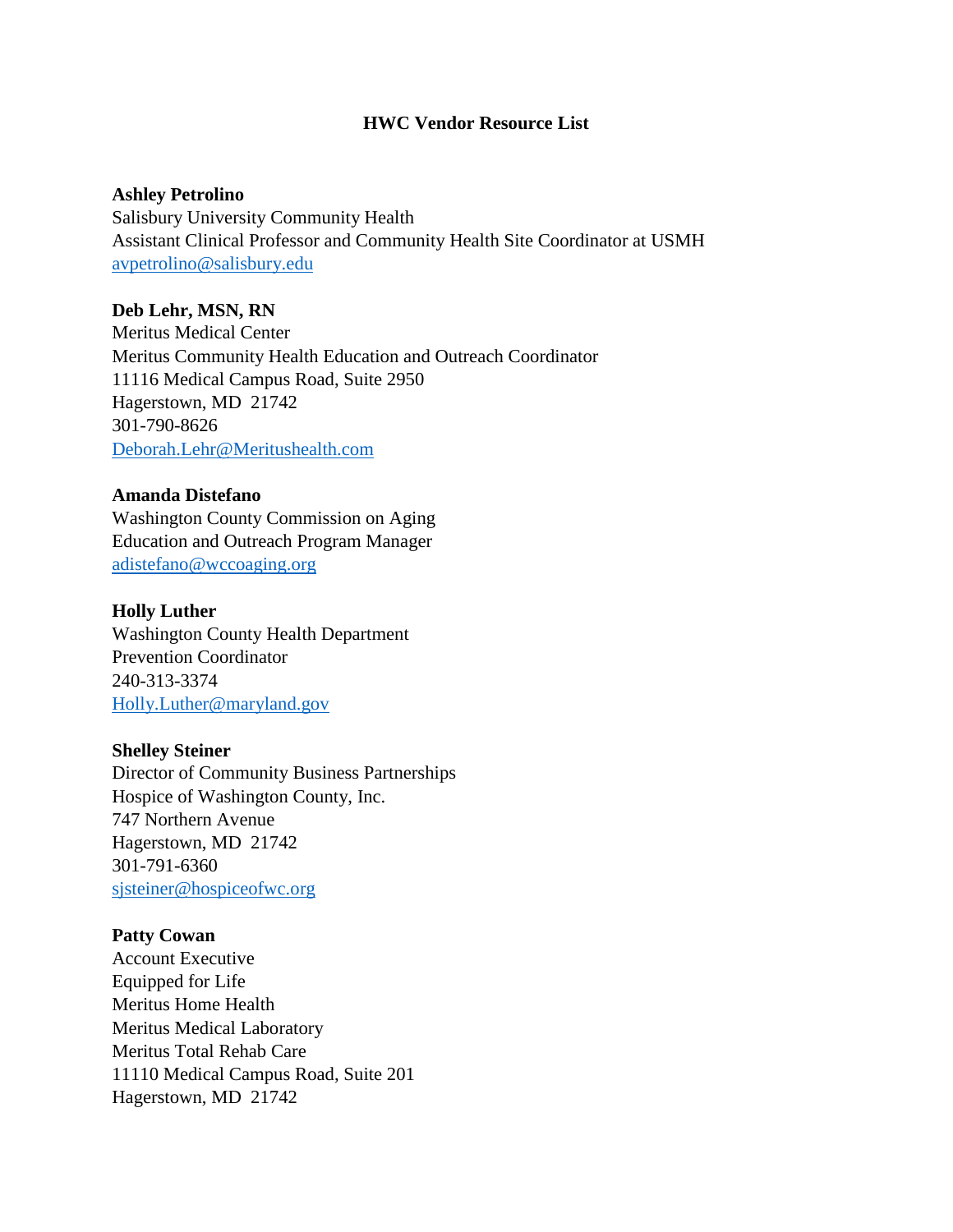301-714-4033 [Patricia.Cowan@Meritushealth.com](mailto:Patricia.Cowan@Meritushealth.com)

**Nicole Houser**

Executive Director Community Free Clinic, Inc. 249 Mill Street Hagerstown, MD 21740 301-722-9234 [nhouser@mycommunityfreeclinic.org](mailto:nhouser@mycommunityfreeclinic.org)

**Barbara Williams** HEAL Program Coordinator YMCA Hagerstown 301-739-3990 ext 4240 [barbaraw@ymcahagerstown.org](mailto:barbaraw@ymcahagerstown.org)

**Melissa Fountain** HEAL Event coordinator YMCA Hagerstown [melissaf@ymcahagerstown.org](mailto:melissaf@ymcahagerstown.org)

**Lisa McCoy, MS, RDN** Extension Educator University of Maryland Extension [lmccoy@umd.edu](mailto:lmccoy@umd.edu)

**Stephen Johnson** Outreach Coordinator Maryland Healthy Smiles Dental Program [Stephen.johnson@skygenusa.com](mailto:Stephen.johnson@skygenusa.com)

**Laura Wilson** Grant Writer/Marketer Family Healthcare of Hagerstown [Laura.wilson@familyhch.org](mailto:Laura.wilson@familyhch.org)

**Bernadette Wagner, Founder** Prime Time for Women, LLC [Bernadette@PrimeTime4Women.com](mailto:Bernadette@PrimeTime4Women.com) 240-313-5985

**Amy Riley**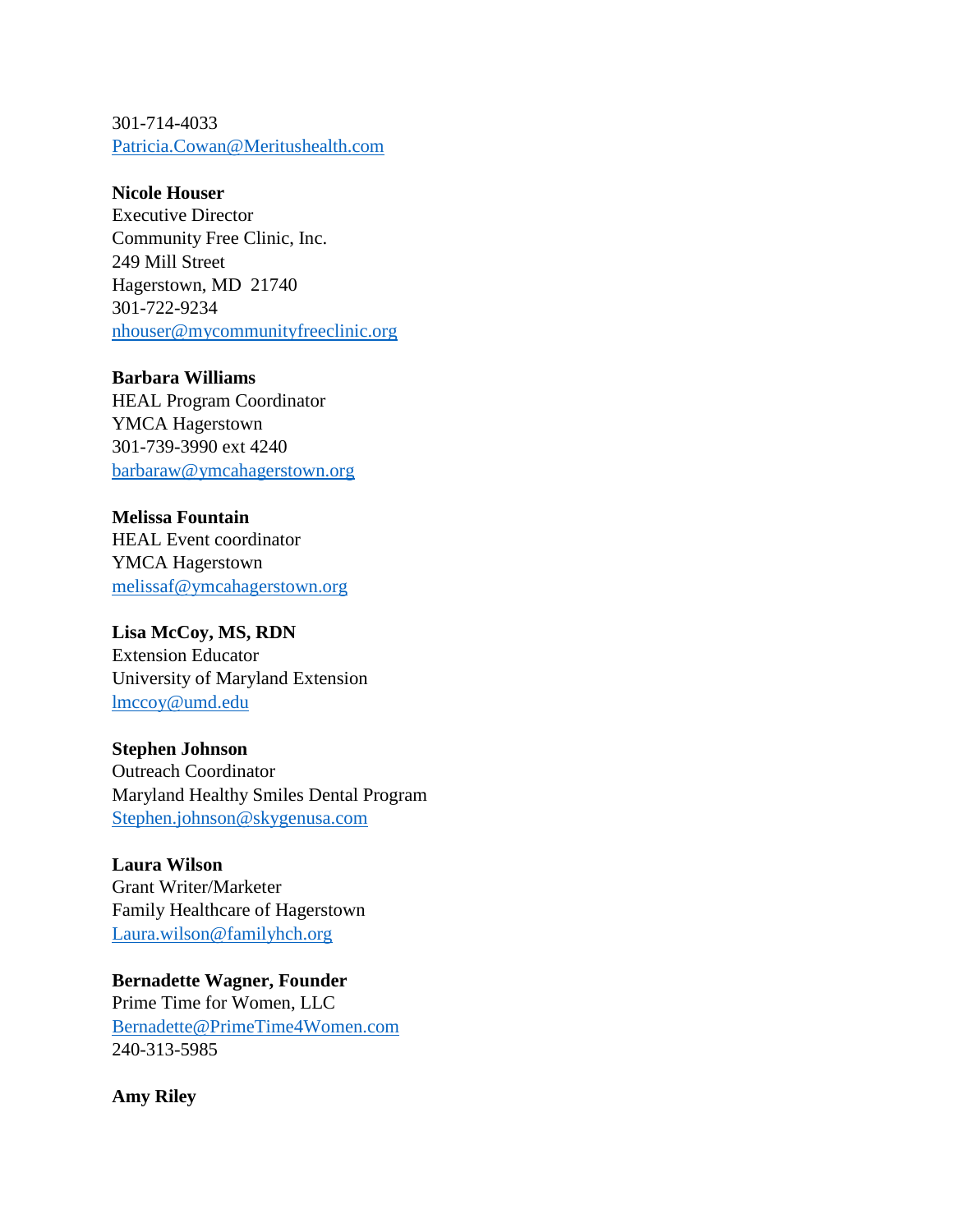Recreation Coordinator Parks and Recreation, City of Hagerstown [ariley@hagerstownmd.org](mailto:ariley@hagerstownmd.org)

## **Sarah Harne-Britner, DNP, RN, ACNS-BC, NEA-BC**

Meritus Medical Center Administrative Director of Professional Practice and Development Nursing 11116 Medical Campus Road Hagerstown, MD 21742 301-790-8065 [Sarah.Harne-Britner@meritushealth.com](mailto:Sarah.Harne-Britner@meritushealth.com)

### **Paula Ernst**

Community Health Educator II Division of Behavioral Health Services Washington County Health Department 925 N. Burhan's Blvd. Hagerstown, MD 21742 240-313-3418 [paula.ernst@maryland.gov](mailto:paula.ernst@maryland.gov)

## **Danielle Stahl**

Program Coordinator Washington County Health Department 240-313-3302 [Danielle.stahl@maryland.gov](mailto:Danielle.stahl@maryland.gov)

**Ashley Jones**

Community Relations Coordinator Maryland Physicians Care [Ashley.m.jones2@marylandphysicianscare.com](mailto:Ashley.m.jones2@marylandphysicianscare.com)

## **Andrew Militello**

Walgreens Director of Pharmacy and Retail Operations [Andrew.Militello@walgreens.com](mailto:Andrew.Militello@walgreens.com)

# **Sarah Bush**

Aetna Better Health of MD Community Development Coordinator [Bushs3@aetna.com](mailto:Bushs3@aetna.com)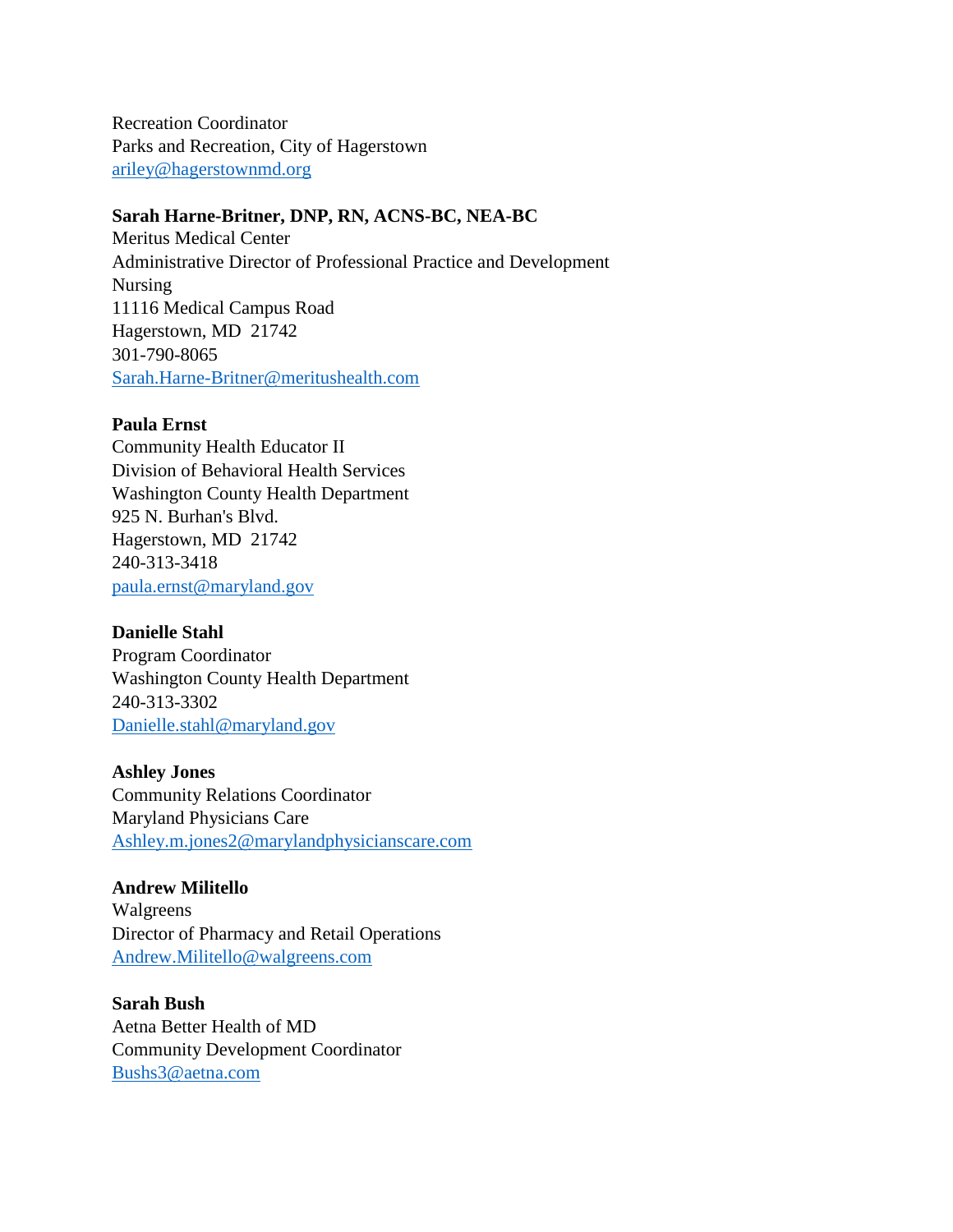# **Liz Miller**

Program Manager Meritus Bariatric Surgical Specialists 301-714-4057 324 E. Antietam Street, Suite 203 Hagerstown, MD 21740 [Elizabeth.Miller@meritushealth.com](mailto:Elizabeth.Miller@meritushealth.com)

# **Heidi Bodenheimer**

Core Life Health Care Relations Manager [heidi@corelifemd.com](mailto:heidi@corelifemd.com) Heidi Bodenheimer Health Coaching, LLC Owner [heidibod@heidibodenheimer.com](mailto:heidibod@heidibodenheimer.com) 301-997-9892

# **Mandy Remmell**

MDOT Maryland Highway Safety Office Outreach Program Manager [mremmell@mdot.maryland.gov](mailto:mremmell@mdot.maryland.gov) Phone: 443-904-2438

# **Curt Miller**

Brook Lane Director of Public Relations 301-733-0331 x1228 [curt.miller@brooklane.org](mailto:curt.miller@brooklane.org)

# **Jennifer Smith BSN, RN**

Stroke Care Specialist Meritus Medical Center [Jennifer.smith@meritushealth.com](mailto:Jennifer.smith@meritushealth.com)

# **Douglas A. Spotts MD, FAAFP, FCPP**

Vice President/Chief Population Health Officer Meritus Health 11110 Medical Campus Road. Suite 229 Hagerstown, MD 21742 [Douglas.Spotts@MeritusHealth.com](mailto:Douglas.Spotts@MeritusHealth.com)

#### **Kimberly L. Holtz, MBA** Executive Director